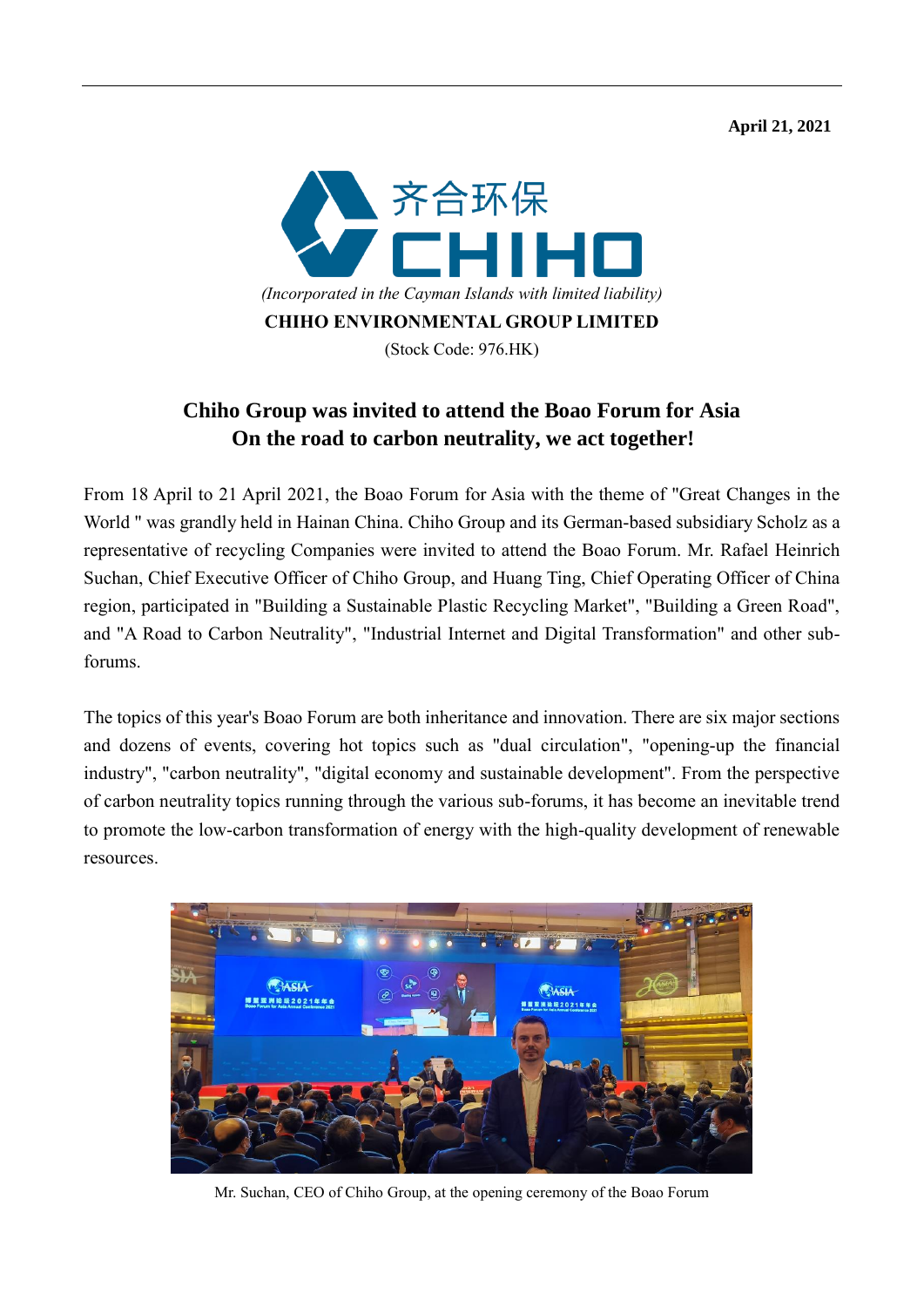The "3060" carbon dioxide emissions peak and carbon neutrality goal, to a large extent, reflects China's commitment to sustainable green development. This will also help to make foster international cooperation on climate change. Climate change is an urgent global issue that needs to be resolved as soon as possible. However, it is a huge challenge for China and other Asian countries to improve the environment within one to two investment cycles. Therefore, recycling plays a vital role by providing solutions which can be implemented immediately with great impact on saving resources and energy, as well as reducing carbon dioxide emissions.

Chiho Group has always been a responder and practitioner of the "sustainable development" initiative. In 2020, The capacity of metal processing of Chiho Group reached 5 million tons, which reduced carbon emissions by about 7.8 million tons after equivalent conversion. The recycled steel processed by Chiho Group can save 72% of energy consumption per ton, which reduces carbon emissions by more than 65% after equivalent conversion. The recycled aluminum processed by Chiho Group can save 94% of energy consumption per ton, which reduce carbon emissions by more than 85% after equivalent conversion. Chiho Group is able to use and reuse end-of-life products sustainably and safely.



Mr. Huang Ting, Chief Operating Officer of Greater China region of Chiho Group at the Boao Forum